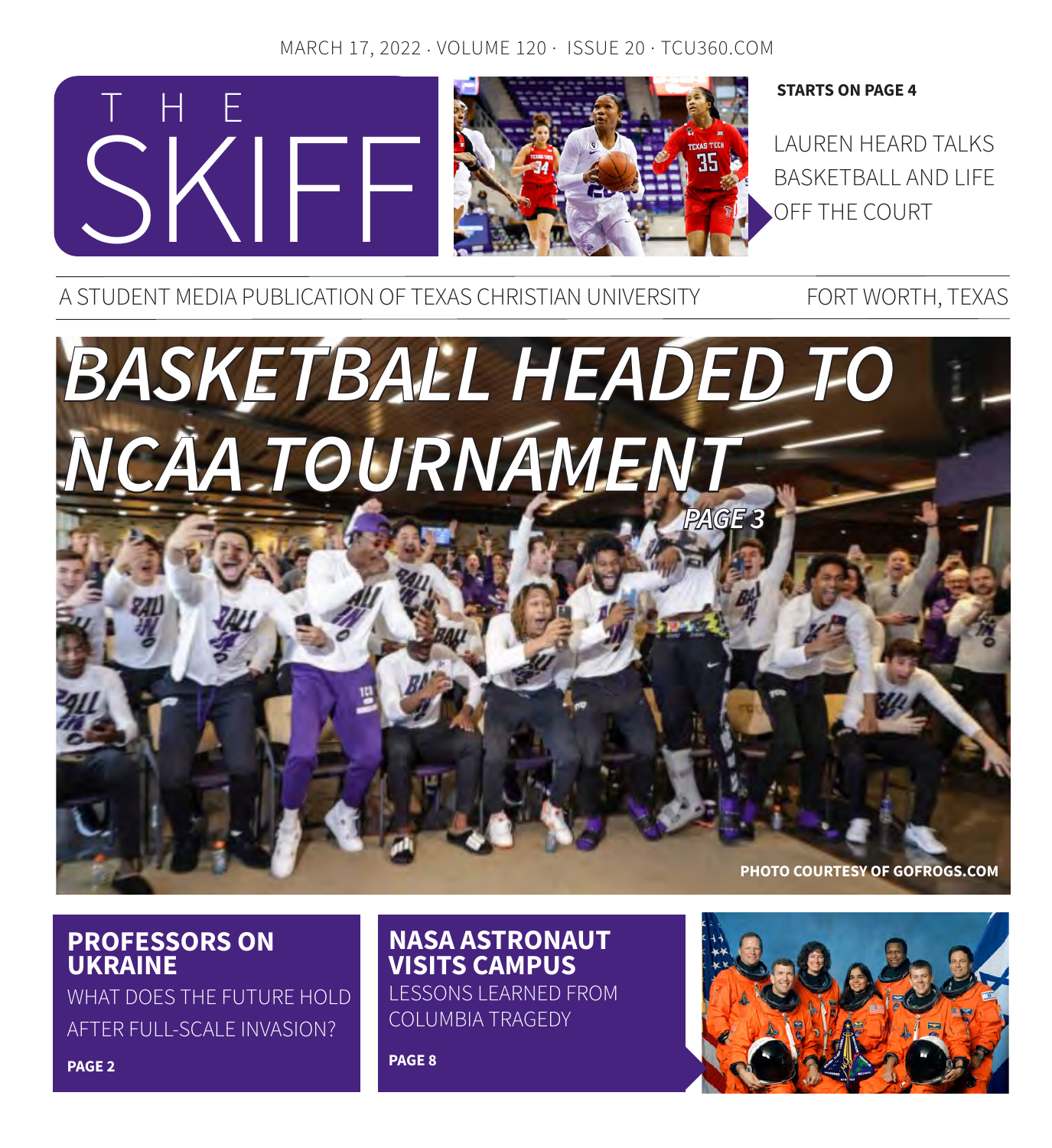### **CAMPUS NEWS Frogs First directors look to diversify student applications**

#### **By BREANA ADAMS**

STAFF WRITER, TCU 360

Frogs First leaders introduce incoming students to the TCU culture. However, reaching out to a diverse population of students to apply for this position has been a challenging task for Frogs First executive directors.

"Frogs First is a compilation of events that get students excited about TCU and show them a glimpse of what their next four years will look like," said Grace Watson, junior child development major and director of logistics and administration for Frogs First.

Shelby Johnson, a graduate advisor for the First Year Experience (FYE) executive board

and TCU alum, said she's concerned about the applicant demographics.

"It's alarming when you have a low percentage of representation in your applications because the numbers only go down because there's a selection process," said Johnson.

Last year, applicant demographics were 63% Caucasian, 25% Hispanic, 14% Asian, 9% African American and 3% Native American. Only 16% of applicants were men.

Lucas Robinson, senior political science major and Frogs First director of recruitment and leadership development for the FYE, said having a diverse group of applicants is important for incoming students.

"FYE has always had problems with recruiting men and people of color to come to these programs," said Robinson. "Now that we have the willingness to vocalize that there's a big underrepresentation of students in leadership, we have been getting a big response because it is something we have created a need for. "

FYE leaders have been meeting with students and other organizations on campus to expand their outreach.

"We're reaching out to leaders of different prominent cultural base organizations or greek life organizations. Then, we're coming to their meetings and talking to students in spaces they're already involved in, " said Robinson.

Additionally, Johnson said COVID-19 has caused a "gap of knowledge and experience" for current sophomores who didn't get the Frogs First experience.

"Students who did not experience Frogs First or Frog Camp due to the pandemic are unaware about its history and tradition within the university, " said Johnson. "I was talking to some students and they didn't know what Frogs First was because they did not have it their first year."

For more information on First Year Experience at TCU, visit TCU's Leadership & Student Involvement website.



# The Skiff

TCU Box 298050 Fort Worth, TX 76129 skiff-editor@tcu360.com Phone (817) 257-3600 Fax (817) 257-7133

#### **Editor** LONYAE COULTER

**Design Editor** Kristen Pastrano **Chief Ad Designer** Tatum Smith

**Associate Editor** Grace Morison

**Director of Student Media Sales and Operations** Leah Griffin

> **Director of Student Media** Jean Marie Brown

#### **Chair, Department of Journalism**

Uche Onyebadi, Ph. D

**Distribution:** Newspapers are available free on campus and surrounding locations, limit one per person. Additional copies are \$.50 and are available at the Skiff office. The Skiff is an official student publication of Texas Christian University, produced by students of TCU and sponsored by the TCU Department of Journalism. It operates under the policies of the Student Media Committee. The Skiff is published Thursdays during fall and spring semesters except finals week and holidays.

**COPYRIGHT** All rights for the entire contents of this newspaper shall be the property of the Student Media.No part thereof may be reproduced or aired without prior consent of the Student Media Director. The Skiff does not assume liability for any product and services advertised herein. Liability for misprints due to our error is limited to the cost of the advertising.

> **The Skiff Circulation:** 1,000 **Subscriptions:** 817-257-6274 Rates are \$30 per semester.

**Moudy Building South** Newsroom, Room 212 2805 S. University Drive, Fort Worth, TX 76109

### **WORLD NEWS**

### **Professors give insight into Russia's invasion of Ukraine**

#### **By BROOKE GIANOPULOS**  STAFF WRITER, TCU 360

Ten days after Russia launched a full-scale invasion of Ukraine, people around the world are talking about what the future holds for these two countries.

Russia has an extremely strong military, and yet Ukrainian citizens continue to wake up every day and engage in the fight of their lives.

Kara Dixon Vuic, a history professor at TCU, said the current conflict between Russia and Ukraine is related to the previous Cold War. Ukraine broke away, contributing to the demise of the U.S.S.R. Russian President Vladimir Putin continues to see the situation through a "lingering Cold

War lens," Vuic said. Over the past 30 years, Putin has viewed any expansion of the North Atlantic Treaty Organization as a threat to Russia, said Vuic. NATO was born out of the end of World War II in 1949 as a way for Western countries to deter the spread of communism and prevent Soviet expansion into Europe.

Vuic said Putin believes Ukraine and other past Soviet republics are rightful Russian territories. Ralph Carter, a political science professor at TCU, agreed. "It seems clear that he

thinks if a country was ever a part of the Russian empire, it should still be Russia's," Carter said.

The conflict is dangerous, yet delicate. As of now, many countries are trying to support Ukraine through funding and sanctions. Putin said on Saturday that he views any international sanctions against Russia as a declaration of war, according to the Washington Post.

Carter said he believes the future outcome of this war is grim. "I don't see a good ending to this. I wish I had more

optimistic news," he said at a recent political science distinction talk. Carter specializes

in Russian politics and believes Putin will win, whether by controlling a portion of Ukraine or its entirety. He predicts Putin will implement a pro-Russian leader.

The question remains whether the public will continue to resist and fight back, as they did in the conflict between the Soviet Union and Afghanistan in 1979. So far, the people of Ukraine are putting up a tremendous fight, and if Putin wins, it will be at a great cost, said Carter.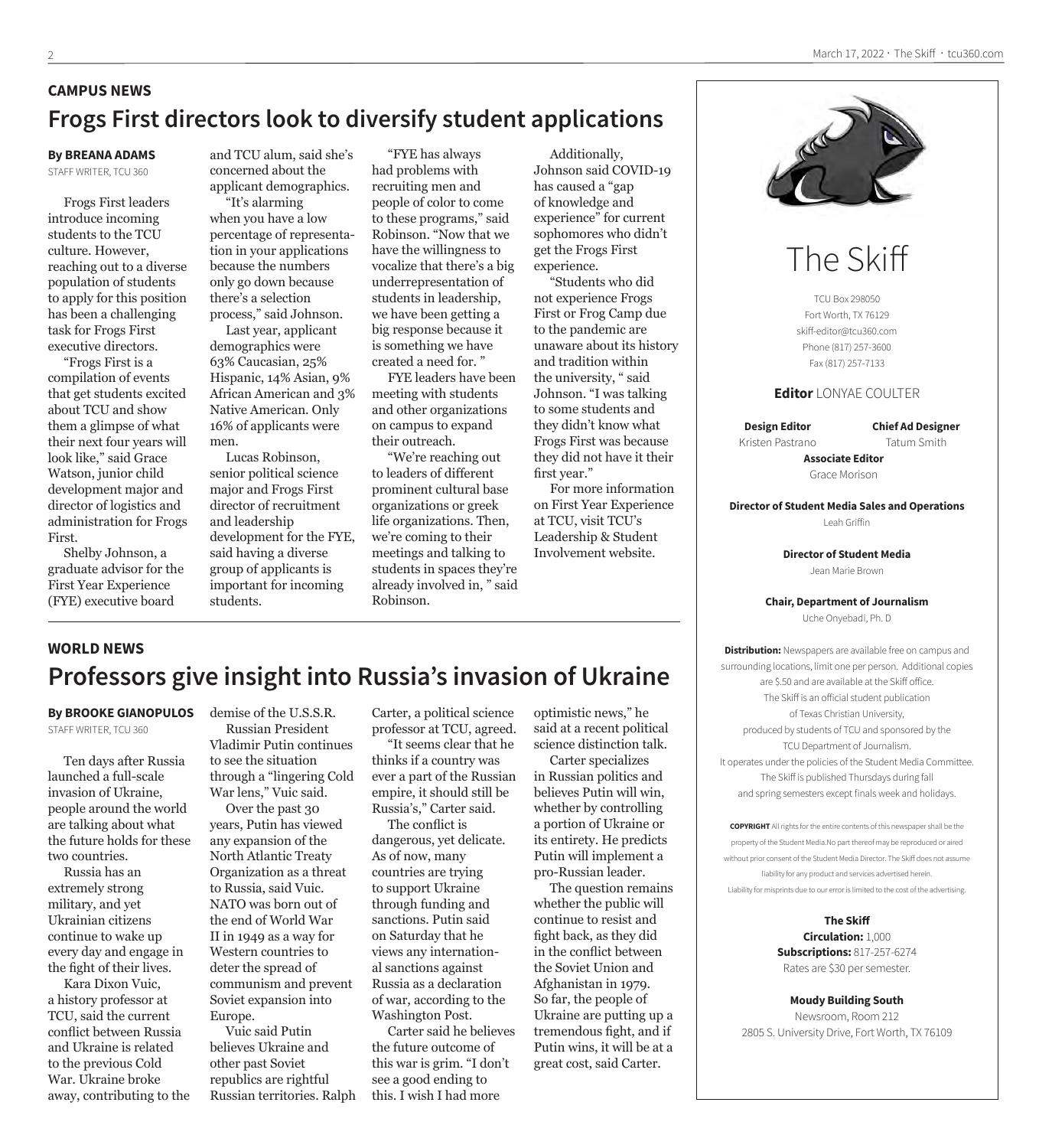### **SPORTS California Love: Basketabll heads to San Diego as a 9th seed in NCAA tournament**

#### **By COLIN POST**

SPORTS EDITOR, TCU 360

 Five months ago, Mike Miles made it clear that this TCU team was different.

"We're a lot better, I feel like this team is more focused, more focused on the main goal, and that's winning," Miles said on Nov. 15.

At that point, the Frogs were just 2-0 with wins over only

weak nonconference opponents, and there was no real evidence that this TCU team would build on their 12-14 record from 2021.

But Miles was right. For just the second time since 1998, TCU basketball was selected for the NCAA tournament on Sunday afternoon, entering as a 9th seed.

"Me and him [Eddie Lampkin] came in here

with a plan to get this team to the tournament," Miles said. "That's what we do, but we obviously couldn't do it without the help of our teammates."

Part of the South region, the Frogs will take on 8th seed Seton Hall on Friday in San Diego, California, at a time to be determined.

After finishing 20-12 this season, TCU makes the NCAA tournament for just the 9th time in

school history and the 2nd time under head coach Jamie Dixon.

"We've got to raise our standard. We've got to raise our bar," Dixon said of his message to the team.

The Frogs were last in the NCAA tournament in 2018, where they fell to Syracuse 57-52 in their first game.

TCU set program records over the course of this year with five ranked

wins and seven Quad 1 wins. They also tied for their best Big 12 regular season finish (5th) and tournament finish (semifinals).

On Thursday, the Frogs came back from a 20-point deficit to beat No. 22 Texas 65-60 in the quarterfinals of the Big 12 tournament.

Following the tournament, Miles became the first Frog to make the

Big 12 tournament All-Tournament team after averaging 13 points, 4.5 rebounds, and 3 assists in the two games.

"Our ceiling is, obviously, we want to win a championship, but it starts with Seton Hall," Miles said. "We want to do something that's never been done at this school."

# **Women's club basketball wins first at conference tournament**

#### **By ALEXIS BERRY**

STAFF WRITER, TCU 360

The TCU Women's Club Basketball Team was not a team in 2020. Now, they are first in the Southern Conference.

The team came in first at the National Intramural and Recreational Sports Association (NIRSA) Women's Southern Conference Tournament on Feb. 19-20.

"Going to our first tournament as the youngest school there and beating five other schools feels so good," said team captain and



**PHOTO BY ALEXIS BERRY**

A member of the TCU women's basketball team shoots a basketball at practice.

senior Kynnedi Rone. The team defeated opponents from Sam Houston State University, Oklahoma State University, Texas State University, Texas A&M University and Stephen F. Austin University in Nacogdoches, Texas.

The fall of 2021 was the first semester where the team could fully operate as a club sport due to university restrictions on club sports from COVID-19.

"We had our team, but there was a restriction on club sports, so we couldn't travel," Rone,

a strategic communications major, said. "When you can't travel, you can't play games. When you can't play games, you can't charge dues– which means you can't hold your student-athletes accountable."

Last fall, the team participated in locally-organized tournaments that were put together by team leadership.

The team was originally formed to foster a sense of equality in women's athletics at TCU.

Haley Lupkes, a first-year criminal justice student on the team, said she has grown in confidence and become empowered through the team environment she is a part of.

"It's sad to see in general how when you go to the Rec, there aren't many girls there playing," Lupkes said. "The basketball team offers a great safe space for us to all go and play."

In November, the team participated in its first travel tournament of the season. TCU

played Texas State, Baylor, Stephen F. Austin University and Sam Houston at Texas State.

The team started with eight players. Now, 16 women can take to the court.

"Look[ing] at us today with girls coming from all different parts of the world wanting to be apart of the girls club basketball team, giving up their Saturdays, giving up their Tuesday nights just trying to play the game, to give up their time, and [to] let me lead them, is my proudest moment," said head

coach Kevin Harvey. The chemistry of

the team was another contributing factor to the team's success at the Women's Southern Conference Tournament, according to student coaches Tay Spears and Henry Nixon.

According to Nixon, the chemistry of the team on and off the court was something extremely noticeable at the tournament.

"They showed out, they played really well,



**PHOTO COURTESY OF KYNNEDI RONE**

The TCU Women's Basketball Team at their tournament in San Marcos, Texas.

they made adjustments; not only did they beat every team, but we blew out three out of the five teams we played," Nixon, a junior engineering major, said. "Everyone wanted to win, so it was easy."

The team now has a chance to win a straight bid to the NIRSA National Championship at their tournament this weekend. The team is excited going into the weekend, and for junior player and nursing major Kaylee Cunningham, the

practices will pay off.

"Being able to go out there and represent TCU and win it all just shows all our practice is worth it," Cunningham said. "This is an actual team that's capable of doing those things."

The tournament was held at the Maverick Activities Center at the University of Texas Arlington on March 4. Fans can follow the team's Instagram page for updates.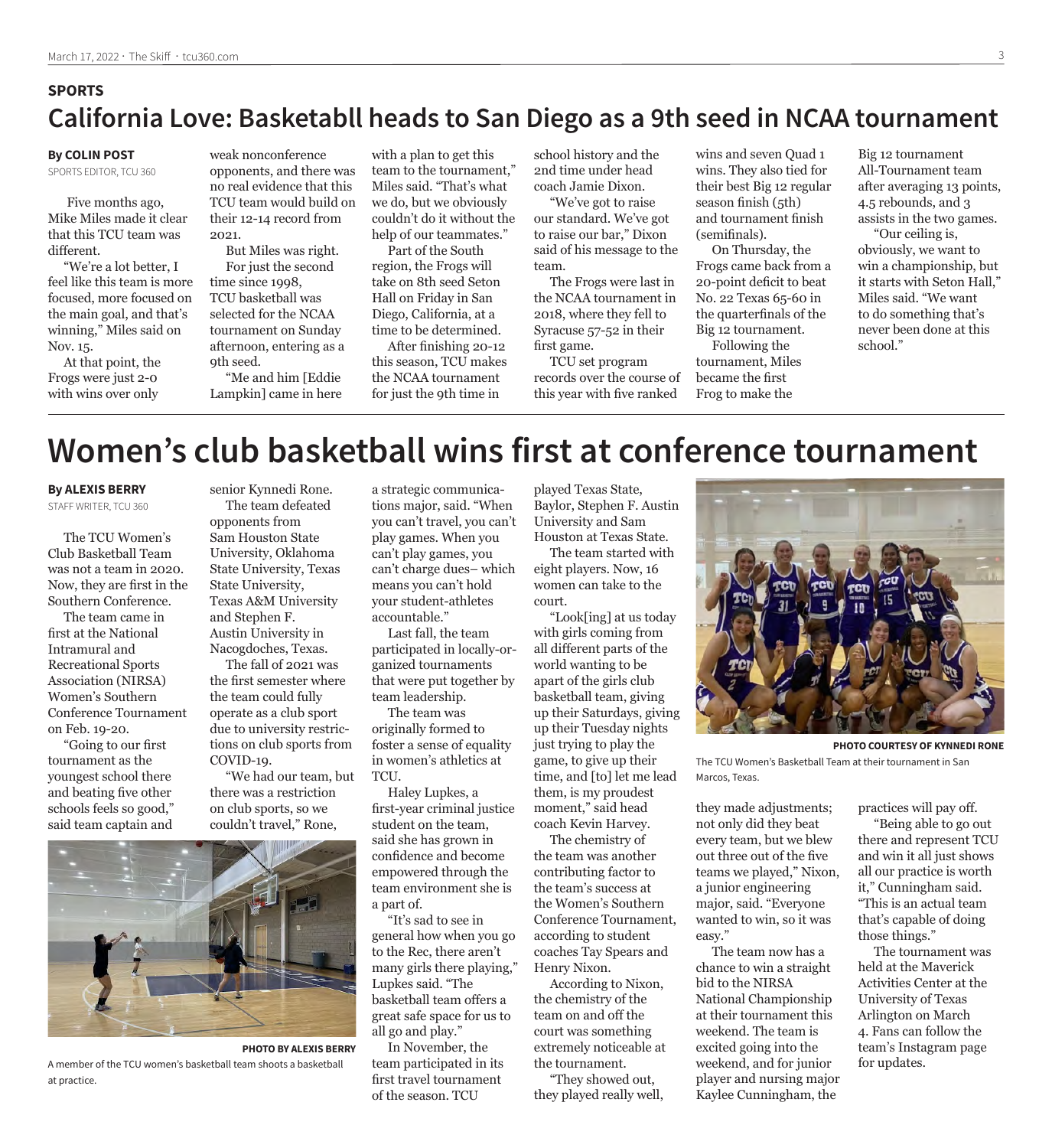#### **CAMPUS FEATURE**

# **Heard Mentality: Lauren Heard is rewriting TCU basketball history**

#### **By SEDERICK OLIVER** STAFF WRITER, TCU 360

There are three things in life that are certain: death, taxes and Lauren Heard leaving everything out on the basketball court.

Embodying the spirit of one of her favorite players, Russell Westbrook, she hardly takes a single play off.

"I love his [Westbrook's] competitive edge and his explosiveness," Heard said. Adding, "Everything he does is aggressive and he takes whatever the defense gives him."

Heard also cited Candace Parker, Kobe Bryant, and LeBron James as early influences on her playing style.



TCU guard Lauren Heard (20) cuts through the lane in a win versus Texas Tech Jan. 23, 2021.

*"Growing up I kind of idolized these players because of their dominance over the game. I found it crazy how everyone could be so good in a professional league, yet you have these individuals that've clearly set themselves apart."*

#### **-LAUREN HEARD**

TCU WOMEN'S BASKETBALL GUARD

Heard's relentlessness and passion has propelled her to star status with a coveted career cemented in TCU basketball lore.

With a mom who played at the high school and collegiate levels,

Heard was introduced to the game at an early age. By five she was playing

in the "Little Dribblers League" at the Martin Luther King Center in Denton, Texas.

Heard ran track and played volleyball and

softball, but basketball won her heart. "It got to the point where I was having more fun with basketball, and so it stuck with me."

#### **Sticking with it**

Committing herself to basketball, Heard improved her skills and became a standout player, garnering attention at Guyer High School in Denton, Texas. Ranked a 4-star recruit by Premier Basketball Report, she was the No. 4 point guard in Texas and the No. 66 overall guard in the nation by ESPN HoopGurlz. Heard was named TABC Girls' All-State, District 6-6A MVP and TABC All-Region 6A-1 after her senior season.

She scored over 2,000 points in her high school career, and averaged 24.5 points, 9.0 rebounds, 3.7 assists and 4.1 steals per game as a senior. She also led Guyer to the UIL 6A state playoffs as a sophomore and junior.

rhythm of the offense and ensuring that every single possession ends with an efficient shot

"You have to make quick decisions and not hold the ball," Heard said. "In high school, you do what you're told with no purpose behind it but in college you have to make reads on your own and know how to read defenses and run an

Despite the challenges, she has succeeded and broken virtually every women's playing record.

**A record breaker**

Among her many records at TCU include: setting the program single-game steals record with 11 at Oklahoma, the

attempt.

offense."

On Aug. 31, 2016, she committed to TCU, where she would play as a point guard.

Heard was headed for greatness. But the transition

from high school to the collegiate level had its difficulties. Namely, the speed of the game.

At the collegiate level, the game is much faster and requires more thinking ahead, especially as a point guard.

Heard is in charge of dictating the flow and

record for free throws made with 171 in the 2019-20 season, the single-season record for scoring average with 21.2 ppg in 2020-21, and owning the program record for free throws made with 484 (at the time of this writing) in a career.

program single-season

With records comes awards.

*"My favorite current record would have to be the free throw ones, because it's something I've already secured. I'm not fighting anyone for it and if anyone wants to take it after me they can."*

**-LAUREN HEARD** TCU WOMEN'S BASKETBALL **GUARD** 

Boasting honors such as multiple Big 12 Player of the Weeks, 2019-20 All-Big 12 First Team, 2020-21 All-Big 12 First Team, and 2020-21 Big 12 All-Defensive Team, Heard is as decorated as they come.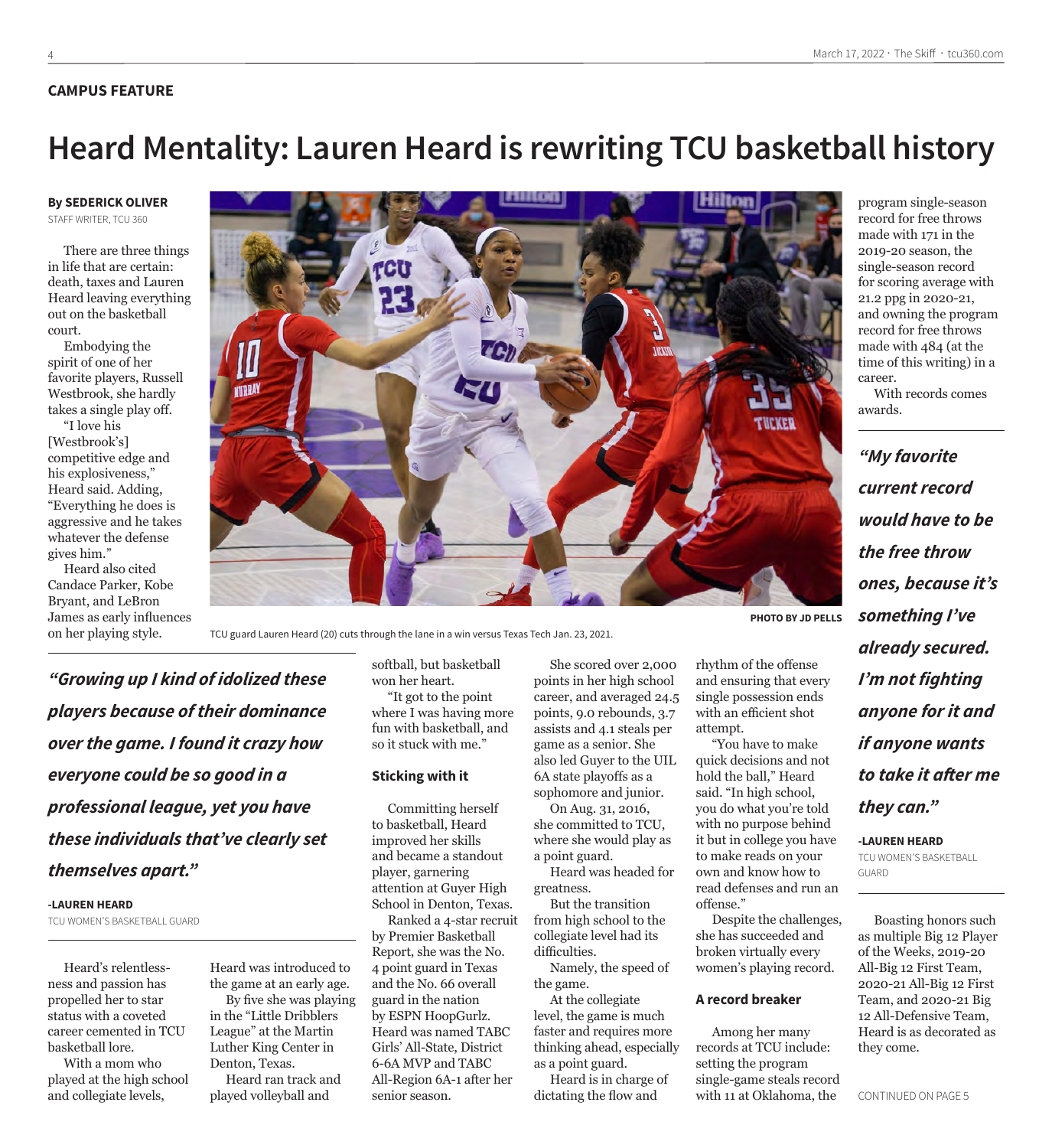#### CONTINUED FROM PAGE 4

Heard also said obtaining the all-time scoring record would be the highlight of her career. On March 2, 2022, she did that.

But despite all the accomplishments and accolades Heard said, "the team always comes first."

#### **No ' I ' in team**

In an age of advanced analytics and perceived stat-padding, it is rare a player truly has a team-first mindset.

Her selflessness has a ripple effect, allowing the team to truly play an unselfish brand of basketball. This is evident in the dip in her scoring average this season compared to her 2020-21 numbers.

"I think it's cool to show you can score consistently and be that for your team, but I do like it when the load is a little lighter, it's more fun that way," Heard said.

Prior to this season, Heard experienced an increase in her points every single season, doubling her averages

*"I'm not too fond of scoring 30 and the show being about me when everyone else can eat."*

#### **-LAUREN HEARD**

TCU WOMEN'S BASKETBALL GUARD

between her sophomore and junior years, going from 9.1 to 18.4 points per game.

This culminated in her averaging a career high while simultaneously setting a TCU single-season record of 21.7 points per game in 2020-21, her senior season. But she has returned for her fifth year taking less shot attempts to get other team members more involved.

"I know they (scouts and general managers) look for that type of unselfishness and team-oriented play at the next level, as well," Heard said.

#### **Changing perceptions**

Historically, women's basketball players have been subjected to criticism regarding their play.

Heard said she sees this as a misguided lack of judgment and wishes viewers could watch and appreciate the women's game for all that it is.

"It's not relying on physicality and freak of natures that are pinning layups off of the backboard like Ja Morant," Heard said. "It's hard work, it's communication, strategy and working together."

She believes the point of reference for most viewers is the NBA, which has a certain "wow factor" that the WNBA is said to not provide.

Times are changing and professional athletes such as Brittney Griner (Phoenix Mercury), Caitlin Clark (Iowa Hawkeyes), are bringing a certain flair to the game that could potentially grow the audience of women's basketball.

With the WNBA recently celebrating its 25th anniversary,



**PHOTO COURTESY OF GOFROGS.COM**

TCU guard Lauren Heard lays-in a contested bucket at the rim over an Oklahoma State defender.



**PHOTO COURTESY OF GOFROGS.COM**

TCU guard Lauren Heard moved into 1st all-time on the TCU basketball scoring list with a 21-point performance against Texas Tech on March 2, 2022.

the game continues to expand globally.

The "W" has hit many milestones including its new collective bargaining agreement with the league in 2020. The league also expanded its broadcast reach a few years back in a new deal with CBS.

Austin billionaires, Michael and Susan Dell have invested an undisclosed amount as part of a \$75 million fundraising haul for the WNBA.

"Susan and I are excited about the growth opportunity in women's sports and specifically the WNBA," Michael Dell said in a WNBA news release.

The funding will help contribute to the growth of the WNBA brand, including the potential addition of new teams.

"We also are proud to support a league that is committed to empowerment, and we look forward to

supporting [WNBA commissioner, Cathy Engelbert] and all the accomplished and diverse women of the WNBA to make a positive impact in the world."

#### **What's next?**

Heard said the "ultimate goal" is to either play overseas or in the WNBA. But she also takes great pride in her

academics. She graduated from

TCU with a major in

*"I do have aspirations off of the court, and after playing I would like to get into counseling, branding and marketing and social media influencing."* 

**-LAUREN HEARD** TCU WOMEN'S BASKETBALL GUARD psychology and is now in grad school at the TCU Master's of Liberal Arts program.

Heard said that while some players do not know their identity outside of sports, she has been "fortunate enough" to find her passion outside of basketball.

More than an athlete, she is determined to not be defined by the success of her basketball career. On and off the

court, Heard's legacy is cemented at TCU.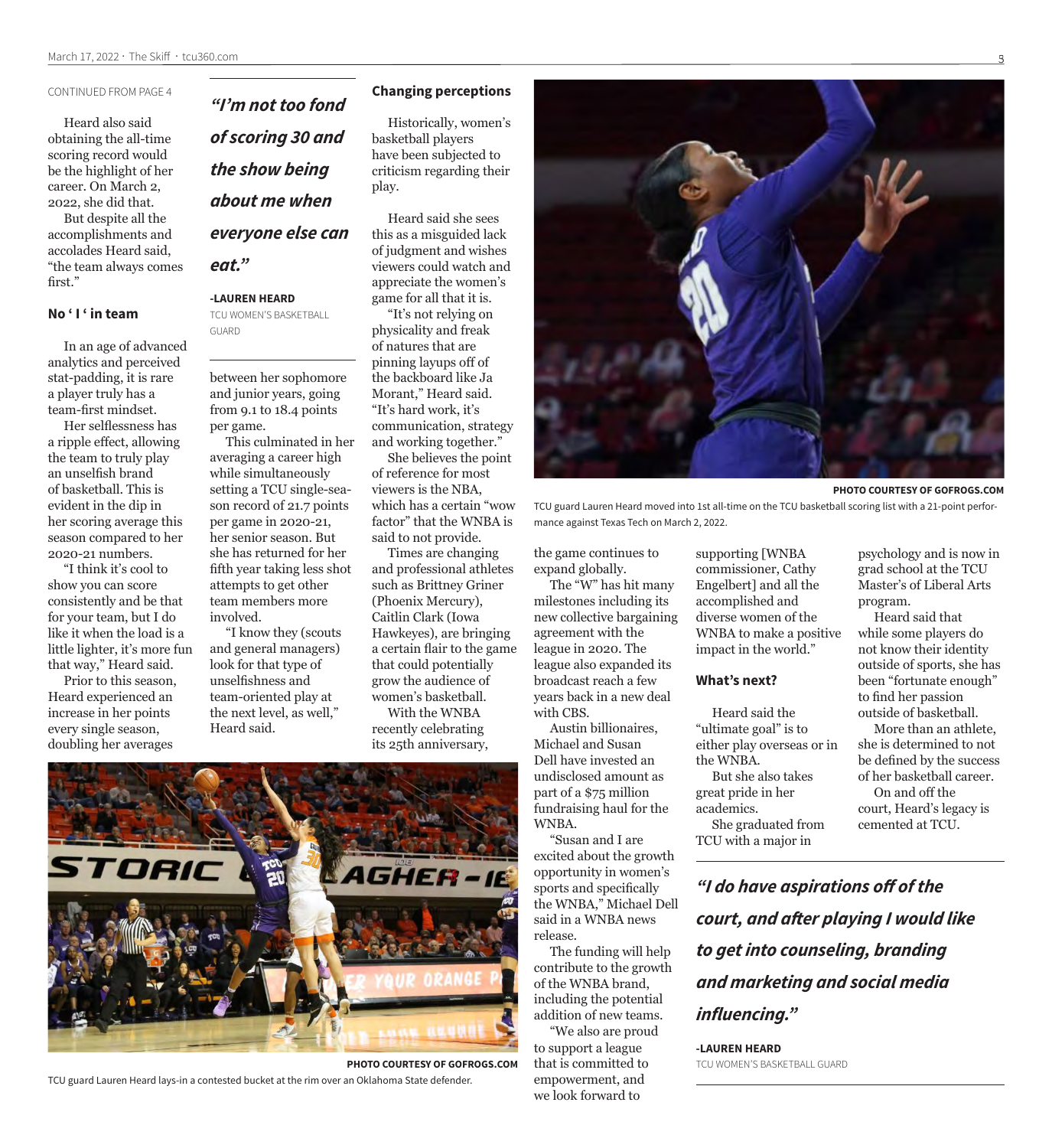

30 Some E.R. cases

31 Strike 33 Underwater weaponlaunching apparatus 34 Horror star Chaney

35 Stop start? 37 2003 cult film known as the "'Citizen Kane' of bad movies," with

"The" 40 Spotty pattern 41 Modifies 42 Kind of block 45 Afraid to commit,

say

48 Actor Bomer of "Magic Mike" 50 Gets a ride, in a way

51 '65 Ford debuts 52 "Me! Pick me!" 55 Locking mechanism 56 Great Plains tribe 57 Await a ruling

# **The New Hork Times** Edited by Will Shortz

ACROSS 1 Sharp bend 7 Tipping point? 10

- Intro course?
- 13 "Fa-a-ancy!" 14 Heap praise on
- 16 Home of the Boston
- **Mountains** 17 Polite Spanish
- assent
- 18 Online fad
- 19 Pricing word
- 21 Just the worst, in slang
- 22 "The time for diplomacy has passed"
- 24 Women's soccer and gymnastics powerhouse
- 25" Blues" (song on the Beatles' "White Album")
- 26 Treatment plants? 28 Letters of
- qualification
- 31 Sweet sign-off
- 32 Trees sacred to Hecate
- 33 Prey for a heron
- 34 \_\_\_ Poovie ("Gomer Pyle, U.S.M.C."
- character) 36 Sounds from a pond
- at night

38 French agreements 39 Stone with "fire" and "water" failure 2 Trickle 3 Rock genre for Roxy

varieties

43 "Ish" 44 Unspecified ordinal

- 45 Travelocity spokescreature
- 46 Make a pick 47 Bird found in the

54 Denny's competitor 58 "What a pity" 60 Liken

62 Attend to details ... or a hint to entering six Down answers in this puzzle 63 Applies, as lotion 64 [Some of us are trying to

DOWN

65 "Success!" 66 Trickled

1 Destine for

51 "Death of a Salesman" surname

mud? 49 Pea, e.g. 7 Certain martial arts

53 It may turn slowly in a horror movie 8 Word after bad or hard 9 \_\_\_ monkey 10 Trendy brunch

order 11 Benefit

takedown

Music

title

4 Southern border city in a Larry McMurtry

5 Game measured by its number of points 6 Elements No. 7, 8, 9 and 10, e.g.

12 Really hope 14 Proportionate size

for some model trains

- 15 It's a lot to carry 20 Online status
- 23 1982 film set in a mainframe
- watch the movie here!] 25 "It's not hard to guess how this will
	- end" 27 Key to a quick exit?
	- 29 Shark species with
		- the largest brainto-body ratio 59 "Isn't that obvious?"
			- 61 "\_\_\_ es eso?"

| 1  | 2  | 13 | 4  | 15 | Iб |    |    | 7  | ıз | 19 |    | 10 | 11 | $ 12\rangle$ |
|----|----|----|----|----|----|----|----|----|----|----|----|----|----|--------------|
| 13 |    |    |    |    |    |    | 14 |    |    |    | 15 |    |    |              |
| 16 |    |    |    |    |    |    | 17 |    |    |    |    |    |    |              |
| 18 |    |    |    |    | 19 | 20 |    |    |    | 21 |    |    |    |              |
|    |    |    | 22 | 23 |    |    |    |    |    | 24 |    |    |    |              |
|    |    | 25 |    |    |    | 26 |    |    | 27 |    |    | 28 | 29 | 30           |
|    | 31 |    |    |    |    | 32 |    |    |    |    | 33 |    |    |              |
| 34 |    |    |    |    | 35 |    |    |    | 36 | 37 |    |    |    |              |
| 38 |    |    |    |    | 39 | 40 | 41 | 42 |    | 43 |    |    |    |              |
| 44 |    |    |    | 45 |    |    |    |    |    | 46 |    |    |    |              |
|    |    | 47 | 48 |    |    | 49 |    |    | 50 |    |    |    |    |              |
| 51 | 52 |    |    |    |    | 53 |    |    |    |    | 54 | 55 | 56 | 57           |
| 58 |    |    |    |    | 59 |    |    |    | 60 | 61 |    |    |    |              |
| 62 |    |    |    |    |    |    |    |    | 63 |    |    |    |    |              |
| 64 |    |    |    | 65 |    |    |    |    | 66 |    |    |    |    |              |
|    |    |    |    |    |    |    |    |    |    |    |    |    |    |              |

#### **Carpe Diem by Niklas Eriksson**

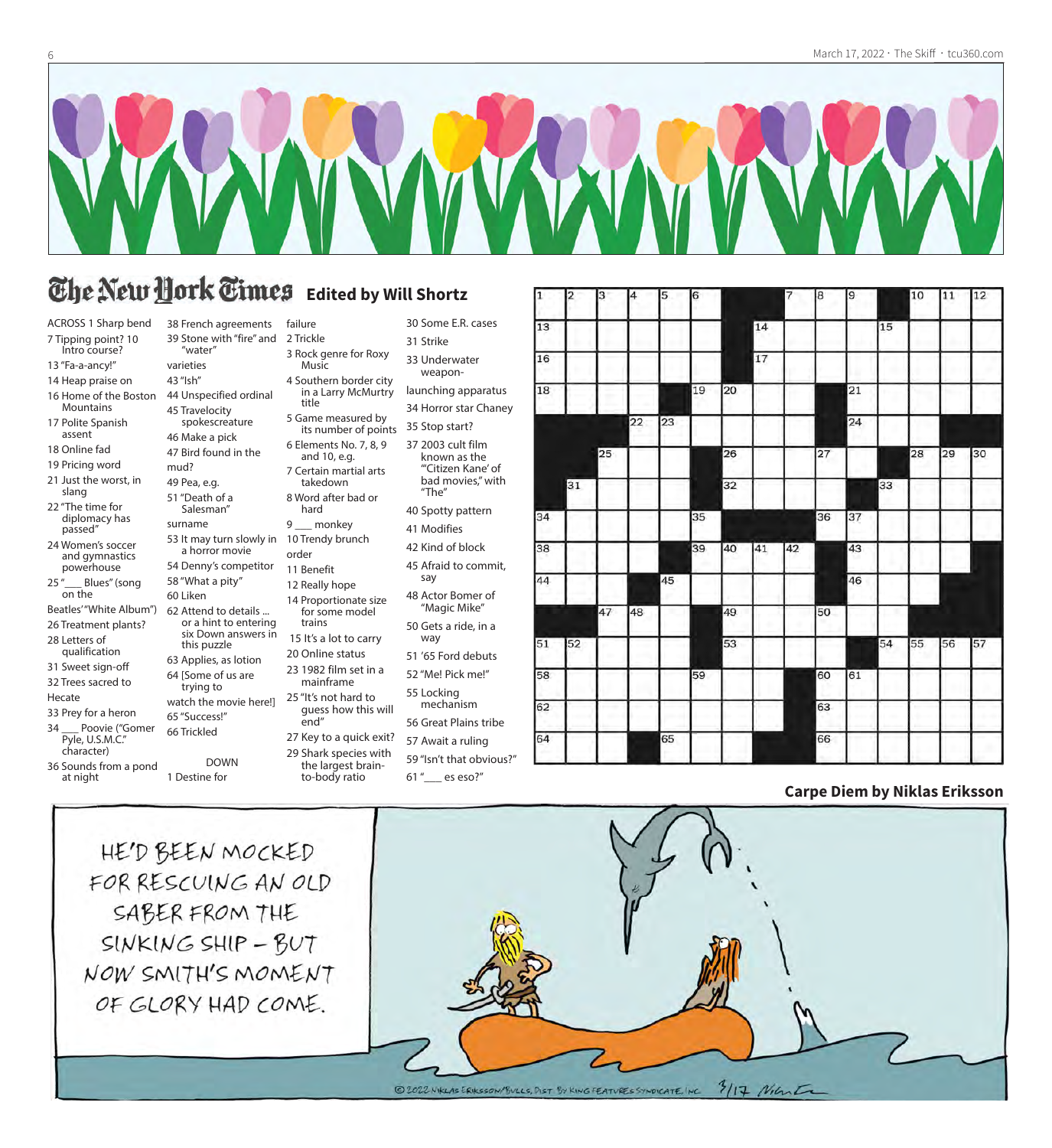March 17, 2022  $\cdot$  The Skiff  $\cdot$  tcu360.com



#### **Dustin by Steve Kelley and Jeff Parker**



### **Horoscope**

The Stars Show the Kind of Day You'll Have: 5-Dynamic; 4-Positive; 3-Average; 2-So-so; 1-Difficult

**ARIES** (March 21-April 19) **★★★** You don't feel much like working today. Ideally, you would rather kick back and relax. Nevertheless, some ideas might lead to new ways to make money or get the best use out of something. Tonight: Check your pet.

**TAURUS** (April 20-May 20) ★★★★ Today is a pleasure-loving day. Enjoy social outings, sports events and the arts. You might meet a new face today, or perhaps someone younger will surprise you. Ah, that infectious boost of youth! Tonight: Socialize!

**GEMINI** (May 21-June 20)  $\star \star \star$  This is a good day,

partly because you feel that you can rest. Parents or bosses and VIPs approve of you, which is why you feel you don't have to knock yourself out today. Tonight: Family confusion.

**CANCER** (June 21-July 22) **★★★ Travel plans** might change suddenly. Alternatively, you might have a last-minute chance to travel. Something fun will drop in your lap. Enjoy meeting people from other cultures. (Think twice before picking up the tab for everyone.) Tonight: Wishful thinking.

**LEO** (July 23-Aug. 22)  $\star \star \star$  This is a tricky day because something unexpected might arise regarding shared property, inheritances or the financial support that you receive from another source. But at the same time, your financial judgment is a bit fuzzy

today. Hmm, tread carefully! Tonight: Clarify your finances.

**VIRGO** (Aug. 23-Sept. 22)  $\star \star \star \star$  This is a great day for you because the Moon is in your sign dancing with Jupiter, which will tend to make you generous with others. Meanwhile, someone close to you might throw you a curveball or do something you least expect. Tonight: Confused communications.

**LIBRA** (Sept. 23-Oct. 22)  $\star \star \star$  Even though you are focused on getting organized, today you feel a bit lazy. That's OK. Be gentle on yourself. Instead of trying to get caught up, focus on the present. The future comes one day at a time. Tonight: Fuzzy thinking.

**SCORPIO** (Oct. 23-Nov. 21) **★★★** An unexpected invitation might come your way today. Social plans might change. Parents, take note that this is a accident-prone day for your kids. New love or flirtation might catch you off guard. Tonight: Someone might disappoint you.

**SAGITTARIUS** (Nov. 22-Dec. 21)  $\star \star \star$  Stock the fridge, because unexpected company might arrive today. Something will change your home routine -- hopefully, not a broken appliance. This is a good day to entertain at home or just relax and enjoy a guilty pleasure, perhaps daytime TV. Tonight: Be clear.

**CAPRICORN** (Dec. 22-Jan. 19)  $\star \star \star \star$  This is a lovely day to make contact with siblings, relatives and neighbors, because you feel friendly and generous to others. However, this is also a mildly accident-prone day, so please pay attention to everything you say and do. Tonight: Be discerning.

**AQUARIUS** (Jan. 20-Feb. 18)  $\star \star \star$  Be careful of financial decisions and shopping today, because you're tempted to make impulse purchases. Oops. It also will be easy to go overboard and be extravagant. You might be overly generous to someone. Tonight: Check your finances. **PISCES** (Feb. 19-March 20)  $\star\star$  Relations with close friends will be pleasant because you feel generous to others. Something unexpected might occur because of spontaneous behavior on your part. Be ready for anything! Tonight: Be forgiving.